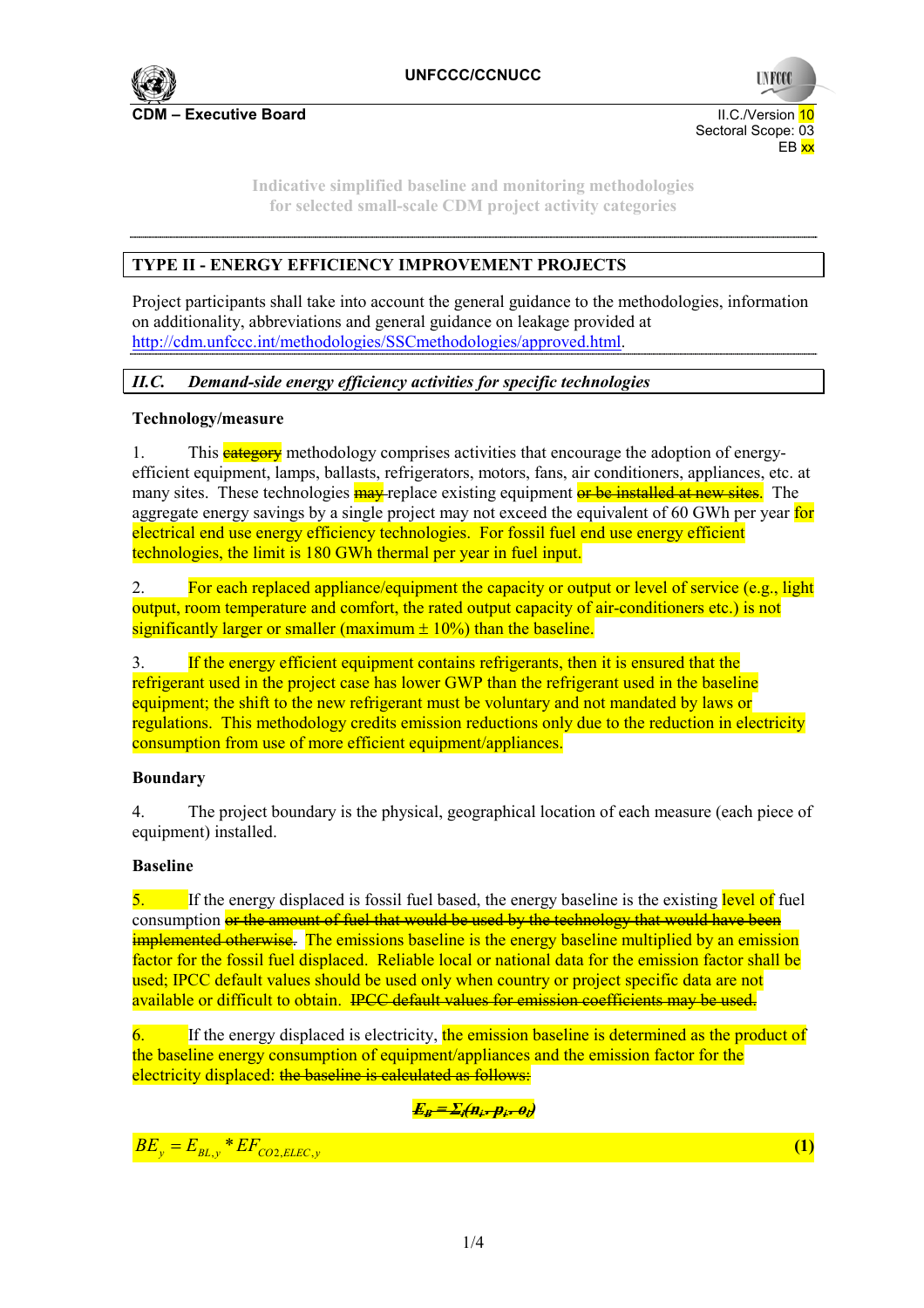

Sectoral Scope: 03<br>EB xx en de la provincia de la provincia de la provincia de la provincia de la provincia de la provincia de la provi

**UNFCCC** 

**Indicative simplified baseline and monitoring methodologies for selected small-scale CDM project activity categories** 

*II.C. Demand-side energy efficiency activities for specific technologies (cont)*

# $E_{BL,y} = \sum_{i} (n_i * p_i * o_i) / (1 - l_y)$  (2)

#### Where:

| $\overline{BE_{v}}$          | Baseline emissions in year $y$ (tCO <sub>2e</sub> )                                                                                                                                                                                                                                                                                                                                                                                                                                                                                                                                                                                                                                                                                                                                                                                                                                                |
|------------------------------|----------------------------------------------------------------------------------------------------------------------------------------------------------------------------------------------------------------------------------------------------------------------------------------------------------------------------------------------------------------------------------------------------------------------------------------------------------------------------------------------------------------------------------------------------------------------------------------------------------------------------------------------------------------------------------------------------------------------------------------------------------------------------------------------------------------------------------------------------------------------------------------------------|
| $E_{BL \, , \nu}$            | Energy consumption in the baseline in year $y$ (kWh)                                                                                                                                                                                                                                                                                                                                                                                                                                                                                                                                                                                                                                                                                                                                                                                                                                               |
| $\overline{EF}_{CO2,ELEC,y}$ | Emission factor in year $y$ calculated in accordance with the provisions in AMS I.D<br>(tCO <sub>2</sub> /MWh)                                                                                                                                                                                                                                                                                                                                                                                                                                                                                                                                                                                                                                                                                                                                                                                     |
| $\overline{E_B}$             | annual energy baseline in kWh per year.                                                                                                                                                                                                                                                                                                                                                                                                                                                                                                                                                                                                                                                                                                                                                                                                                                                            |
| $\sum_i$                     | Sum over the group of " <i>i</i> " devices (e.g. 40W incandescent bulb, 5hp motor)<br>replaced, for which the <b>substituted energy efficient</b> equipment is operating during the<br>year, implemented as part of the project activity                                                                                                                                                                                                                                                                                                                                                                                                                                                                                                                                                                                                                                                           |
| $n_i$                        | Number of devices of the group of " <i>i</i> " devices (e.g. 40W incandescent bulb, 5hp<br>motor) replaced, for which the <b>substituted energy efficient</b> equipment is operating<br>during the year                                                                                                                                                                                                                                                                                                                                                                                                                                                                                                                                                                                                                                                                                            |
| $p_i$                        | Power of the devices of the group of " <i>i</i> " devices (e.g. 40W <b>incandescent bulb</b> , 5hp<br>motor) replaced. In the case of a retrofit activity, "power" is the weighted average of<br>the devices replaced. In the case of new installations, "power" is the weighted<br>average of devices on the market                                                                                                                                                                                                                                                                                                                                                                                                                                                                                                                                                                               |
| $\overline{o_i}$             | Average annual operating hours of the devices of the group of "i" devices replaced                                                                                                                                                                                                                                                                                                                                                                                                                                                                                                                                                                                                                                                                                                                                                                                                                 |
| $\overline{l_y}$             | Average technical grid losses (transmission and distribution) during year y for the<br>grid serving the locations where the devices are installed, expressed as a fraction.<br>The grid losses should not contain non-technical losses such as commercial losses<br>$(e.g., the ft/pilferage)$ . The grid losses should be estimated using recent, accurate and<br>reliable data available within the host country. It can either be estimated by a<br>(national) utility or an official governmental body or by project participants.<br>Reliability of the data used (e.g. appropriateness, accuracy/uncertainty, especially<br>exclusion of non technical grid losses) shall be established and documented by the<br>project participant. A default value of 10% may be used for technical grid losses, if<br>no recent data is available or the data cannot be regarded accurate and reliable. |
|                              |                                                                                                                                                                                                                                                                                                                                                                                                                                                                                                                                                                                                                                                                                                                                                                                                                                                                                                    |

7. The energy baseline is multiplied by an emission coefficient (measured in kg CO<sub>2</sub>e/kWh) for the electricity displaced calculated in accordance with provisions under category I.D

8. For project activities that seek to retrofit or modify an existing unit or equipment, the baseline may refer to the characteristics (i.e., emissions) of the existing unit or equipment only to the extent that the project activity does not increase capacity or output or level of service by maximum 10%. For any increase of capacity or output or level of service beyond this range, which is due to the project activity, a different baseline shall apply. In this case, approach stated in paragraph 11 of AMS I.D and EB 22 annex 2 may be followed.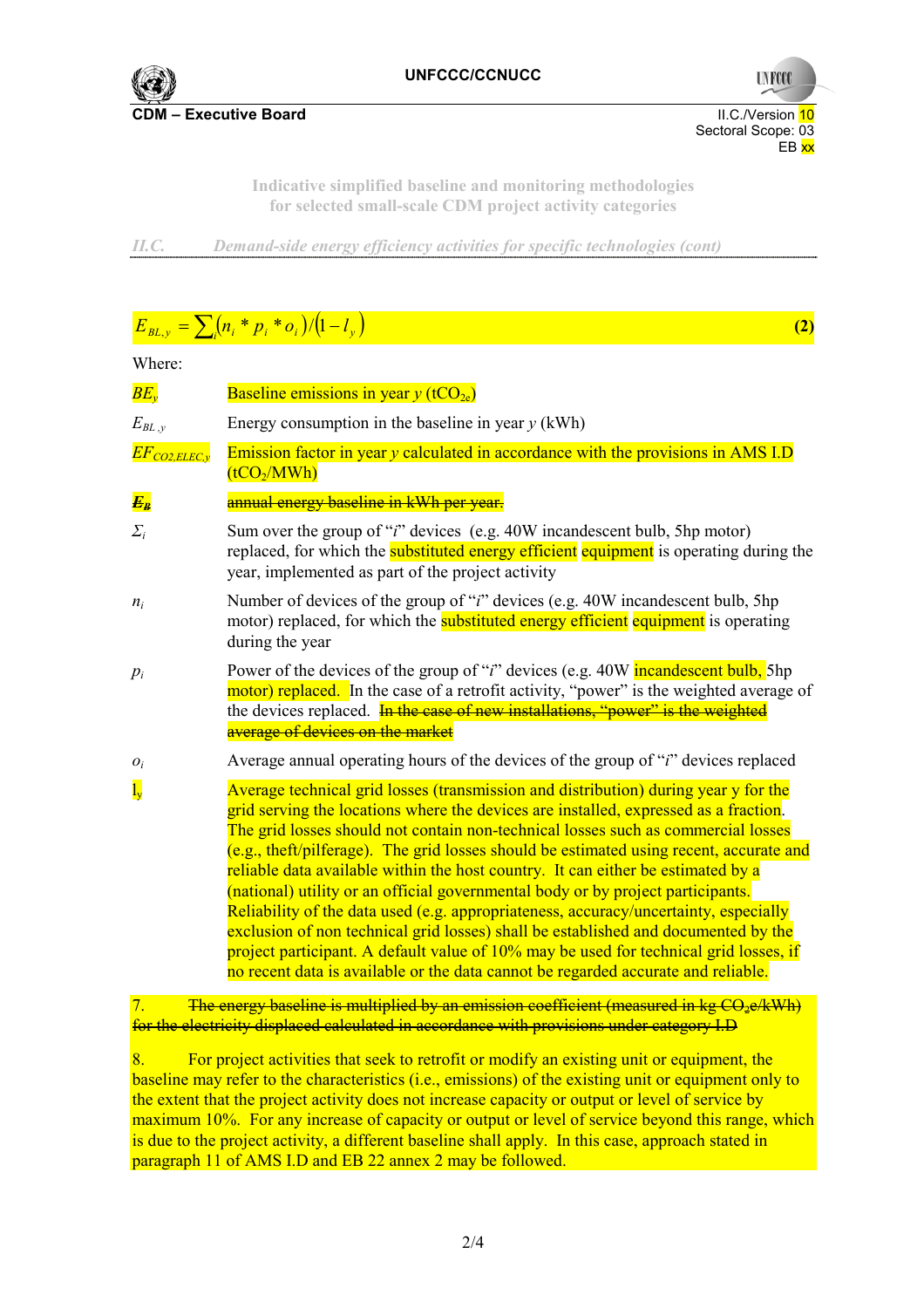

 Sectoral Scope: 03 en de la provincia de la provincia de la provincia de la provincia de la provincia de la provincia de la provi

**UNFCC** 

**Indicative simplified baseline and monitoring methodologies for selected small-scale CDM project activity categories** 

*II.C. Demand-side energy efficiency activities for specific technologies (cont)*

## **Project Activity Emissions**

Project emissions consist of electricity and/or fossil fuel used in the project equipment. determined as follows.

$$
PE_y = EP_{j,y} * EF_{CO2,y} \tag{3}
$$

Where:

 $PE<sub>v</sub>$  Project emissions in year *y* (tCO<sub>2</sub>e)

- $E_{PI, v}$  Energy consumption in project activity in year *y*. This shall be determined *ex post* based on monitored values
- $EF_{CO2, v}$  Emission factor for electricity or thermal energy displaced. The emissions associated with grid electricity consumption should be calculated in accordance with the procedures of AMS I.D. For fossil fuel displaced reliable local or national data for the emission factor shall be used; IPCC default values should be used only when country or project specific data are not available or difficult to obtain.

Project energy consumption in case of project activities that displace grid electricity is determined as follows using the data of the project equipment:

$$
E_{p_{J,y}} = \sum_{i} (n_i * p_i * o_i) / (1 - l_y)
$$
 (4)

#### **Leakage**

10. If the energy efficiency technology is equipment transferred from another activity or if the existing equipment is transferred to another activity, leakage is to be considered.

#### **Monitoring**

11. The emission reduction achieved by the project activity shall be determined as the difference between the baseline emissions and the project emissions and leakage.

$$
ER_y = BE_y - PE_y - LE_y
$$

Where:

 $\overline{a}$ 

 $ER<sub>v</sub>$  Emission reductions in year  $\gamma$  (tCO<sub>2</sub>e)

LE<sub>y</sub> Leakage emissions in year  $\gamma$  (tCO<sub>2</sub>e)

12. If the devices installed replace existing devices, the number and "power" of a representative sample of the replaced devices shall be recorded in a way to allow for a physical verification by DOE<sup>1</sup> and monitored

*<sup>y</sup>* **(5)**

<sup>&</sup>lt;sup>1</sup> This shall be monitored while replacement is underway to avoid, e.g., that  $40W$  lamps are recorded as 100W lamps, greatly inflating the baseline.